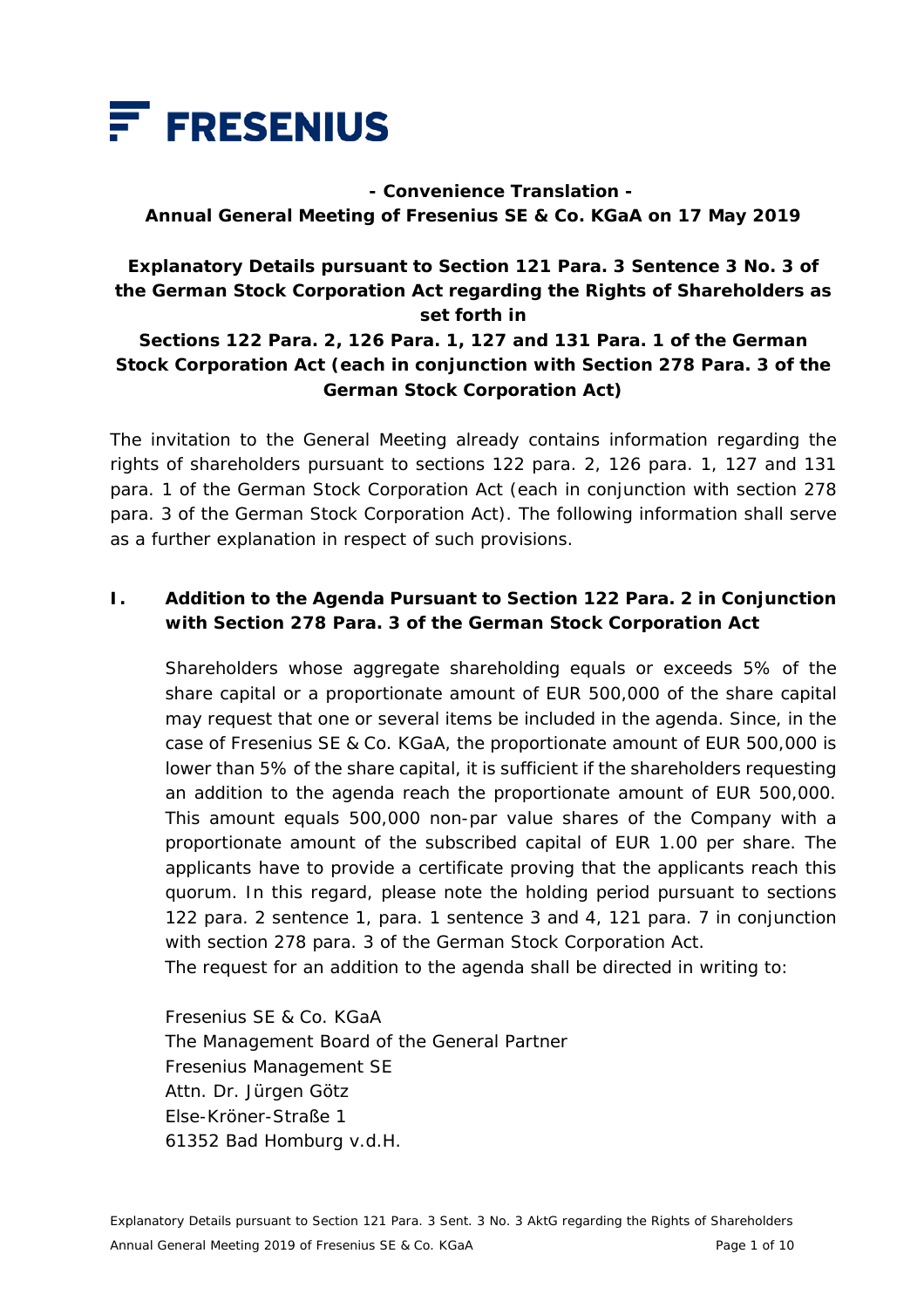

 The request must be received by the Company at the above mentioned address at least 30 days prior to the General Meeting. Thus, the last permissible day of receipt is 16 April 2019, 24:00 hrs CEST. Each new item must be substantiated or accompanied by a proposal for resolution.

 Additions to the agenda which are to be published and have not already been published together with the convening notice will be published in the Federal Gazette (*Bundesanzeiger*) without undue delay following the receipt of the request and transmitted for publication to such media which are reasonably expected to disseminate the information in the entire European Union. Such additions to the agenda  $-$  as well as the admissible request for an addition itself – are also published on the Company's website, https://www.fresenius.com/annual-general-meeting . The Company will notify about the amended agenda in accordance with section 125 para. 1 sentence 3, para. 2 and 3 of the German Stock Corporation Act in conjunction with section 278 para. 3 of the German Stock Corporation Act.

These shareholder rights are based on the following provisions of the German Stock Corporation Act (excerpts):

Section 122 para. 1 and para. 2 of the German Stock Corporation Act

- (1) A general meeting shall be convened if shareholders having an aggregate shareholding amounting to one-twentieth of the share capital request this in writing, stating the purpose and the reasons therefor; the request shall be directed to the management board. The articles of association may provide that the right to request calling of a general meeting shall require a different form and the holding of a lower portion of the share capital. Persons submitting a request must prove that they have held the shares for at least 90 days before the date the request is received and that they hold the shares until the management board decides on the request. Section 121 para. 7 shall be applied accordingly.
- (2) In the same way, shareholders with an aggregate shareholding of one-twentieth of the share capital or the proportionate amount of EUR 500,000 may request that items be put on the agenda and be published. Each new item must be substantiated or accompanied by a proposal for resolution. The request within the meaning of sentence 1 must have been received by the company at least 24 days, and in the case of listed companies at least 30 days, prior to the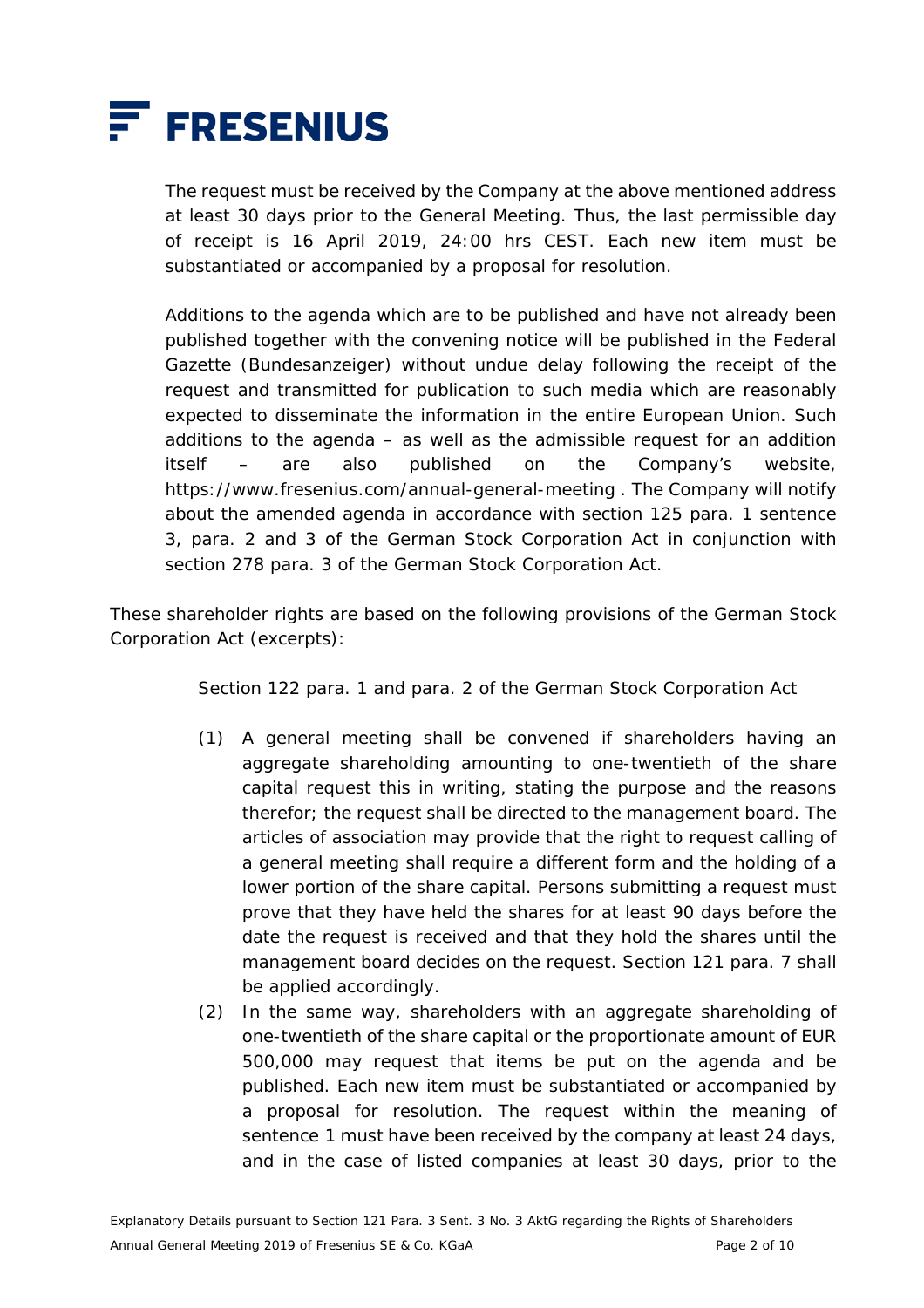

meeting; for the purpose of calculating the above time period, the day of receipt shall not be counted.

Section 121 para. 7 of the German Stock Corporation Act

For periods and deadlines counted backwards from the date of the meeting, the day of the meeting shall not be included in the calculation. Any move from a Sunday, Saturday or public holiday to a preceding or subsequent business day shall not be possible. Sections 187 to 193 of the German Civil Code (BGB) shall not be applied accordingly. In case of non-listed companies, the articles of association may determine a different calculation of the period.

### **II. Motions and Election Proposals by Shareholders (Sections 126 Para. 1 and 127 German Stock Corporation Act)**

 Pursuant to section 126 para. 1 of the German Stock Corporation Act in conjunction with section 278 para. 3 of the German Stock Corporation Act, counter motions of shareholders against a proposal of the general partner and/or the Supervisory Board with respect to a certain item on the agenda, including the shareholder's name, a statement of grounds for the motion and any comments of the management, if any, are to be made available on the website of the Company, provided that the shareholder has sent the counter motion to the address set out below no later than 14 days prior to the General Meeting of the Company. Thus, the last permissible day of receipt is 2 May 2019, 24:00 hrs CEST.

 A counter motion and the grounds therefor need not be made available if one of the exclusions pursuant to section 126 para. 2 of the German Stock Corporation Act in conjunction with section 278 para. 3 of the German Stock Corporation Act exists. The provisions of section 126 para. 2 German Stock Corporation Act read as follows:

- (2) A counter motion and the grounds therefor need not be made available where
	- 1. the management board would become criminally liable by reason of making available the counter motion and the grounds therefor,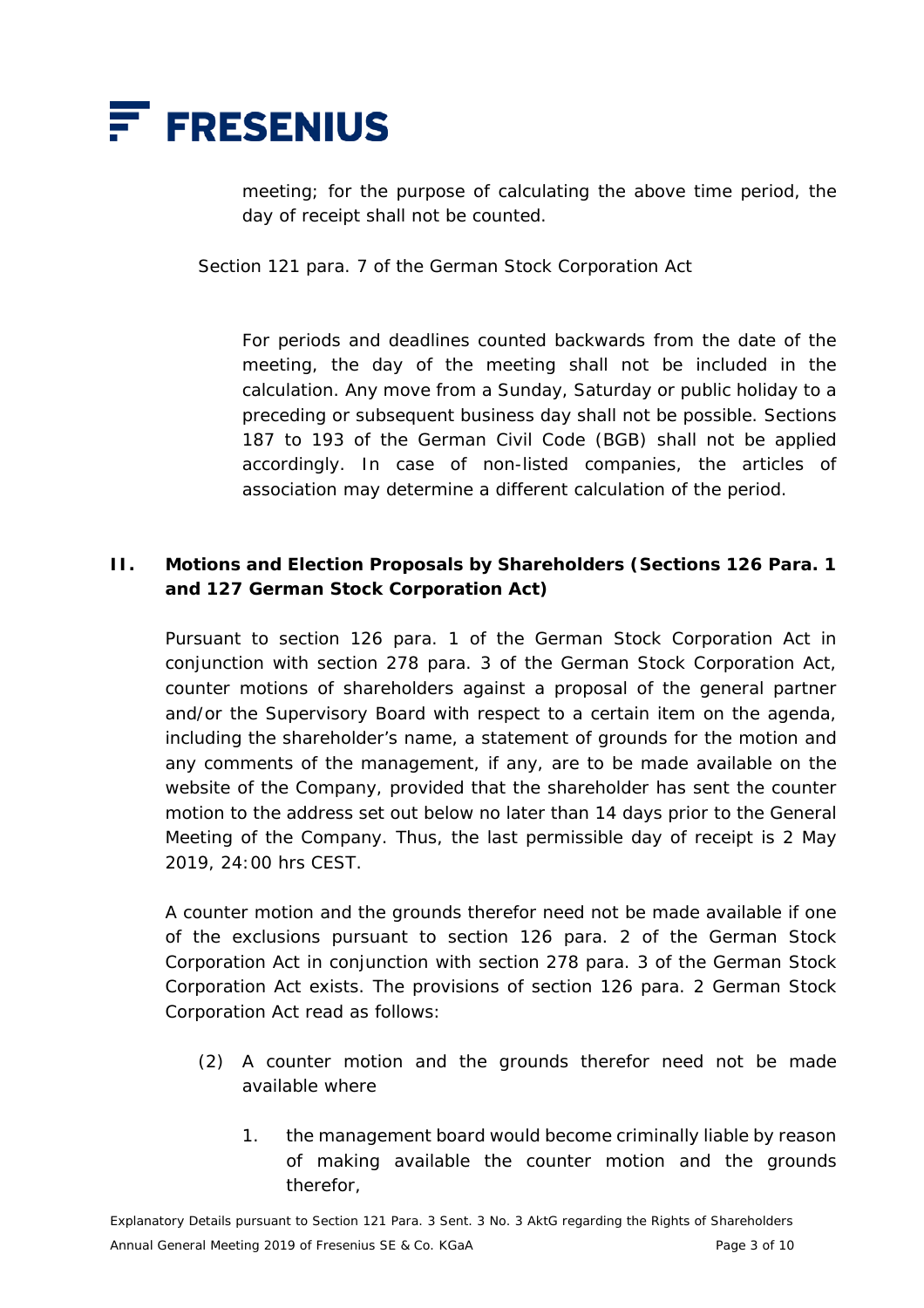

- 2. the counter motion would result in a resolution of the general meeting which is illegal or violates the articles of association,
- 3. the grounds contain statements which are manifestly false or misleading in material respects or which are libellous,
- 4. a counter motion of such shareholder based on the same facts has already been made available regarding a general meeting of the Company pursuant to section 125,
- 5. the same counter motion of such shareholder on essentially identical grounds has already been made available pursuant to section 125 in respect of at least two general meetings of the company within the past five years and at such general meetings less than one-twentieth of the share capital represented voted in favour of such counter motion,
- 6. the shareholder indicates that he will neither attend nor be represented at the general meeting, or
- 7. the shareholder failed within the past two years at two general meetings to make or cause to be made on his behalf a counter motion communicated by him.

 The statement of grounds need not be made available if it exceeds a total of 5,000 characters.

 Pursuant to section 126 para. 3 of the German Stock Corporation Act in conjunction with section 278 para. 3 of the German Stock Corporation Act the general partner may combine several counter motions and their statements of grounds if several shareholders make counter motions in respect of the same subject matter to be resolved.

The right of every shareholder to make counter motions regarding the various agenda items during the General Meeting even without prior communication to the Company remains unaffected. This right results from section 124 para. 4 sentence 2 in conjunction with section 278 para. 3 of the German Stock Corporation Act. According to this provision, no publication is required for the adoption of resolutions on motions made in respect of agenda items. Section 126 of the German Stock Corporation Act in conjunction with section 278 para. 3 of the German Stock Corporation Act only stipulates the conditions under which the Company is obliged to make counter motions communicated by shareholders prior to a general meeting available.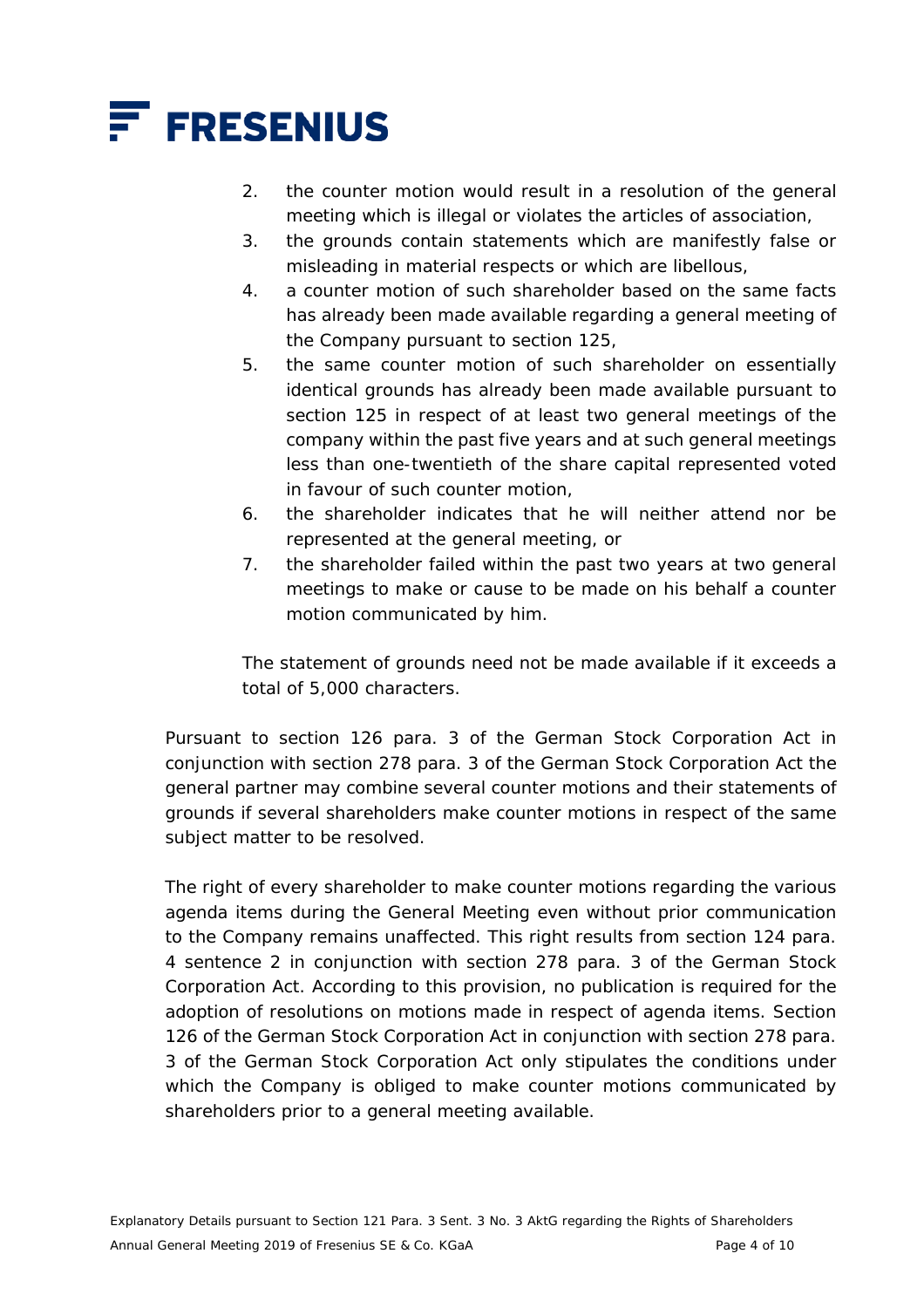

 We point out that any counter motions which have been sent to the Company in advance in due time will be considered only if they are made orally during the meeting.

 The above explanations apply accordingly to election proposals regarding a member of the Supervisory Board or an external auditor to be elected at the General Meeting (section 127 of the German Stock Corporation Act in conjunction with section 278 para. 3 of the German Stock Corporation Act). Unlike counter motions, shareholders do not have to provide a statement of grounds for election proposals. Election proposals do not have to be made available in the cases provided for in section 126 para. 2 of the German Stock Corporation Act and if they do not contain the information pursuant to section 124 para. 3 sentence 4 and section 125 para. 1 sentence 5 of the German Stock Corporation Act in conjunction with section 278 para. 3 of the German Stock Corporation Act. Accordingly, an admissible proposal for the election of a natural person has to contain the name, the exercised profession and the place of residence of the nominee, in case of a proposal for the election of a company the corporate name and registered office (section 124 para. 3 sentence 4 of the German Stock Corporation Act in conjunction with section 278 para. 3 of the German Stock Corporation Act). Furthermore, in case of an election of members of the Supervisory Board, information on their membership in other supervisory boards the constitution of which is required by law has to be added; information on their membership in comparable domestic and foreign supervisory bodies of business undertakings should be added (section 125 para. 1 sentence 5 of the German Stock Corporation Act in conjunction with section 278 para. 3 of the German Stock Corporation Act).

 Any shareholder motions (including the statement of grounds therefor) and election proposals pursuant to section 126 para. 1 and section 127 in conjunction with section 278 para. 3 of the German Stock Corporation Act shall be sent exclusively to:

 Fresenius SE & Co. KGaA Investor Relations Else-Kröner-Straße 1 61352 Bad Homburg v.d.H. Telefax: +49 (0) 61 72 / 608-24 88 E-mail to: ir-fre@fresenius.com

 Any motions and proposals for election of shareholders which are to be made available (including the shareholder's name and – in case of motions – the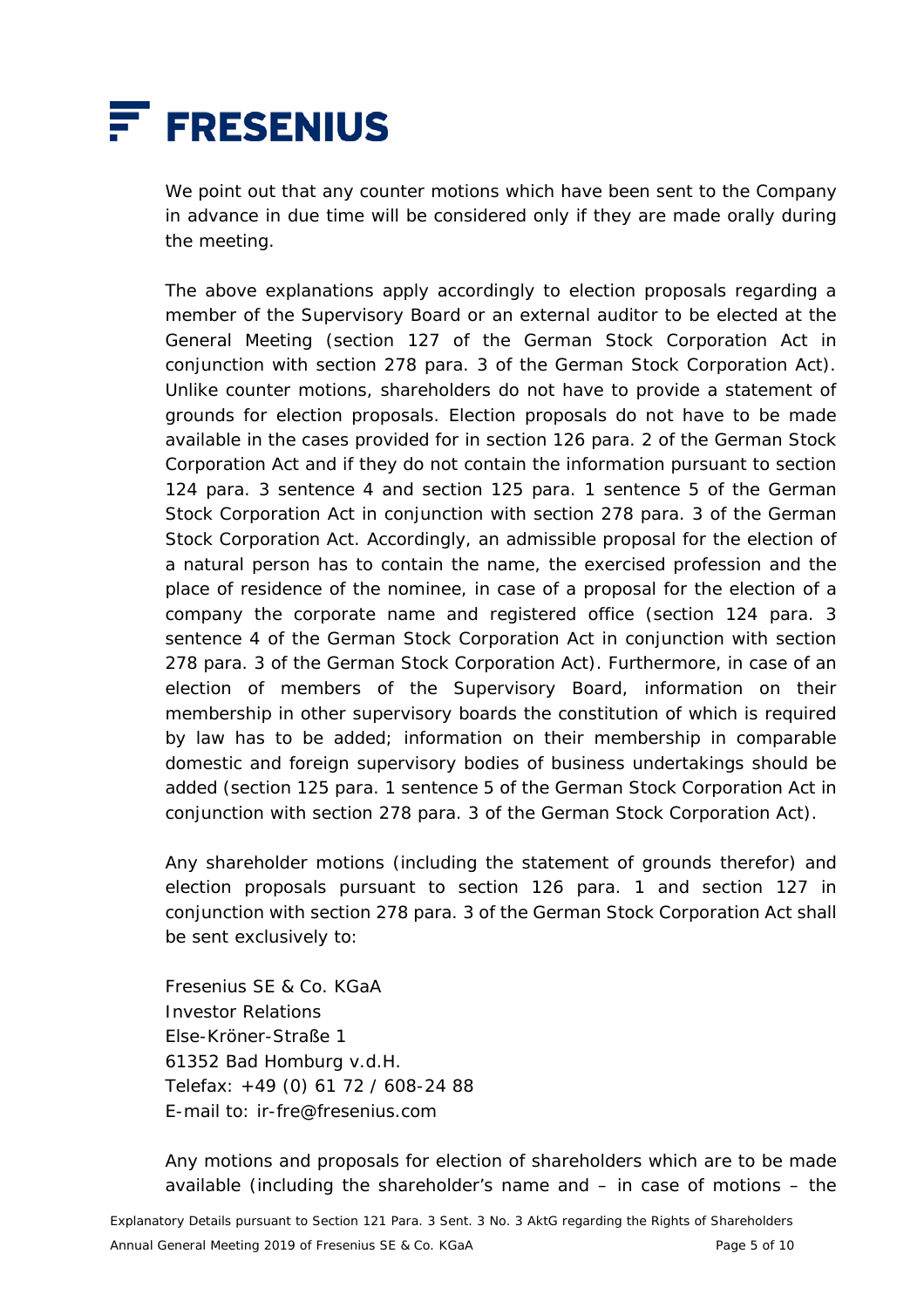

statement of grounds therefor) will be made available after their receipt on the Company's website, see https://www.fresenius.com/annual-general-meeting. Any comments of the management, if any, will also be published on that website.

 The above shareholder rights are based on the following provisions of the German Stock Corporation Act (in addition to the provisions of section 126 para. 2 German Stock Corporation Act which have already been cited above).

Section 126 para. 1 and 3 of the German Stock Corporation Act

- (1) Motions by shareholders, including the shareholder's name, a statement of grounds for the motion and any comments of the management, are to be made available to the relevant persons to be notified in accordance with section 125 para. 1 to 3 German Stock Corporation Act under the conditions set forth therein, provided that the shareholder has sent to the relevant address stated in the convening notice a counter motion against a proposal of the management board and the supervisory board with respect to a particular item of the agenda, including a statement of grounds for the counter motion, no later than 14 days prior to the meeting of the company. For the purposes of calculating such time period, the day of receipt shall not be counted. In the case of listed companies, the aforementioned information must be made available on the website of the company. Section 125 para. 3 shall apply mutatis mutandis.
- (3) If several shareholders make counter motions in respect of the same subject matter to be resolved, the management board may combine such counter motions and the respective statements of grounds.

Section 127 sentences 1 to 3 of the German Stock Corporation Act

 Section 126 shall apply analogously to a proposal by a shareholder for the election of members of the supervisory board or external auditors. Such proposal need not be substantiated. The management board is under no obligation to make available the proposal unless it contains the information required under section 124 para. 3 sentence 4 and section 125 para. 1 sentence 5.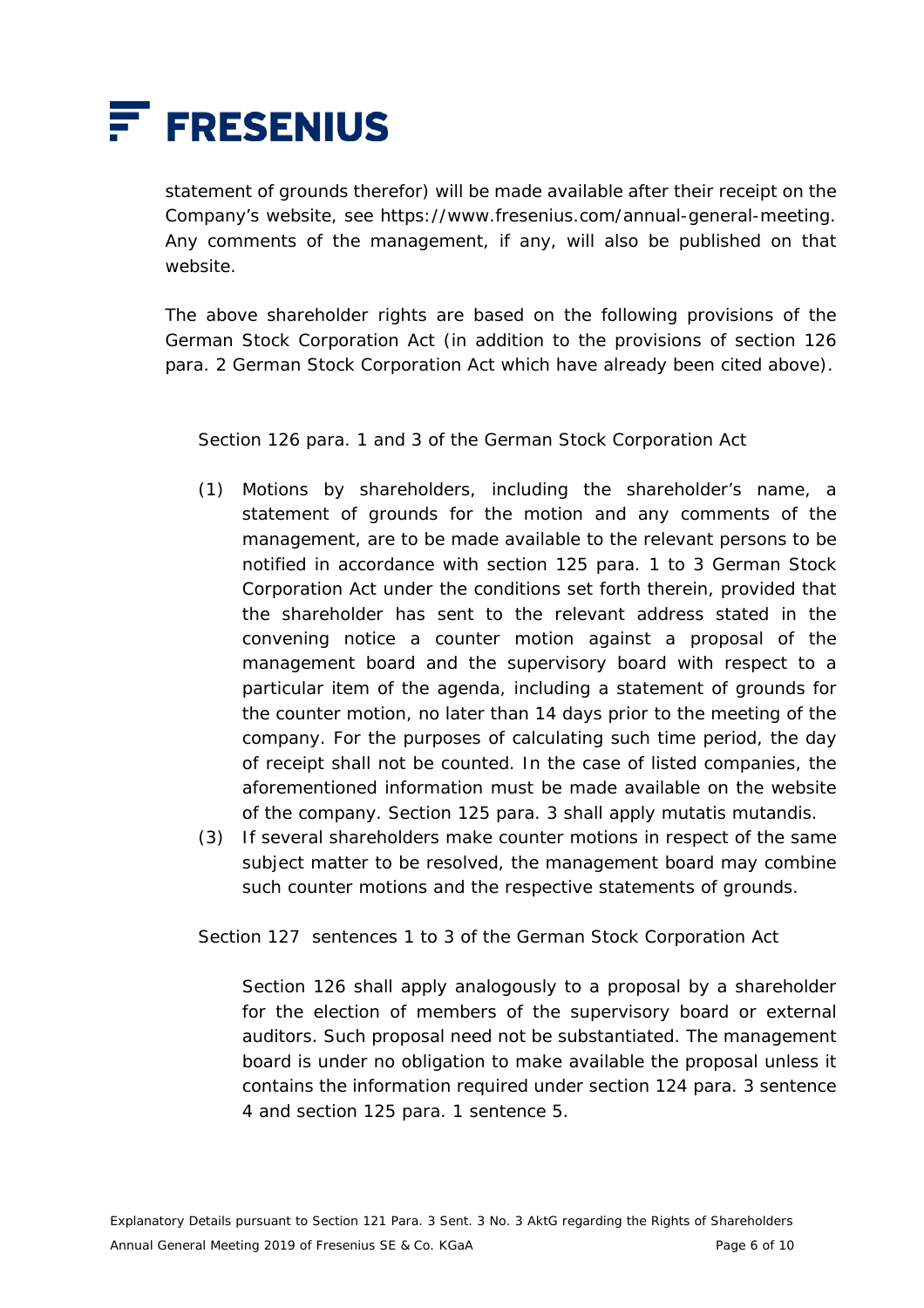

# **III. Shareholders' Information Rights (Section 131 Para. 1 of the German Stock Corporation Act in conjunction with section 278 para. 3 of the German Stock Corporation Act)**

 In the General Meeting, each shareholder and shareholder's representative may request from the general partner information on the matters of the Company to the extent that such information is necessary for a proper evaluation of the relevant item on the agenda (cf. section 131 para. 1 of the German Stock Corporation Act in conjunction with section 278 para. 3 of the German Stock Corporation Act). The information right also extends to the Company's legal and business relationships with any affiliated company as well as to the situation of the Group and the companies included in the consolidated financial statements.

 Requests for information will in principle be made orally at the General Meeting during the discussion.

 The information shall comply with the principles of conscientious and accurate accounting. The general partner may refuse to provide information under the conditions set forth in section 131 para. 3 German Stock Corporation Act. The provisions of section 131 para. 3 of the German Stock Corporation Act read as follows:

- (3) The management board may refuse to provide information
	- 1. to the extent that the provision of such information is, according to sound business judgement, likely to cause material damage to the company or an affiliated company;
	- 2. to the extent that such information relates to tax valuations or the amount of certain tax liabilities;
	- 3. regarding the difference between the value at which items are shown in the annual balance sheet and the higher market value of such items, unless the general meeting is to approve the annual financial statements;
	- 4. regarding the accounting and valuation methods, to the extent that disclosure of such methods in the notes suffices to provide a fair view of the actual asset, financial and profit situation of the company within the meaning of section 264 para. 2 of the German Commercial Code; the foregoing shall not apply if the general meeting is to approve the annual financial statements;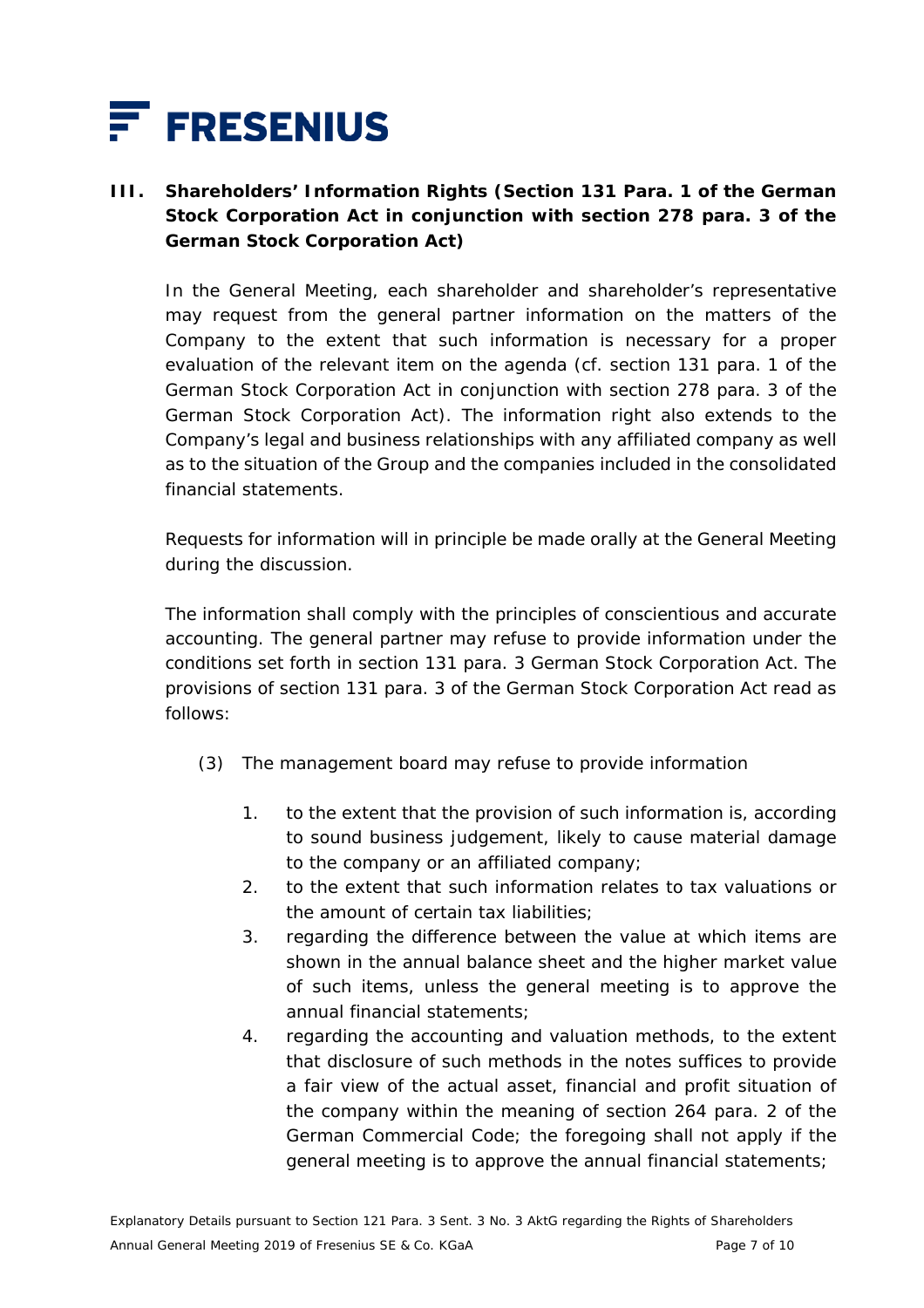

- 5. to the extent that the provision of the information would render the management board criminally liable;
- 6. to the extent that, in the case of credit institutions or financial services institutions, information on accounting and valuation methods applied and set-offs made need not be given in the annual financial statements, the annual report, the consolidated financial statements or the consolidated annual report;
- 7. to the extent that the information is continuously accessible on the website of the company for a period of at least seven days prior to and during the general meeting.

 The provision of information may not be refused for any other reasons.

 Pursuant to Article 17 para. 2 of the Articles of Association, the chairman of the meeting may reasonably restrict the time for shareholders' question right and right to speak; in particular, he has the right to determine a reasonable time frame for the discussions on the individual agenda items, or for individual questions and statements at the beginning or during the General Meeting. However, the shareholders' right to receive answers to questions already raised under the conditions set out in section 131 para. 1 of the German Stock Corporation Act remains unaffected by those restrictions of the question right and the right to speak.

 These shareholder rights are based on the following provisions of the German Stock Corporation Act and the Articles of Association (in addition to the provisions of section 131 para. 3 of the German Stock Corporation Act which have already been cited above):

Section 131 para. 1, 2, 4 and 5 of the German Stock Corporation Act

(1) At the general meeting, each shareholder shall upon request be provided with information by the management board regarding the matters of the company to the extent that such information is necessary for a proper evaluation of the relevant item on the agenda. The duty to provide information shall also extend to the company's legal and business relations with any affiliated company. If a company makes use of the simplified procedure pursuant to section 266 para. 1 sentence 3, section 276 or section 288 of the German Commercial Code, each shareholder may request that the annual financial statements be presented to him at the general meeting on such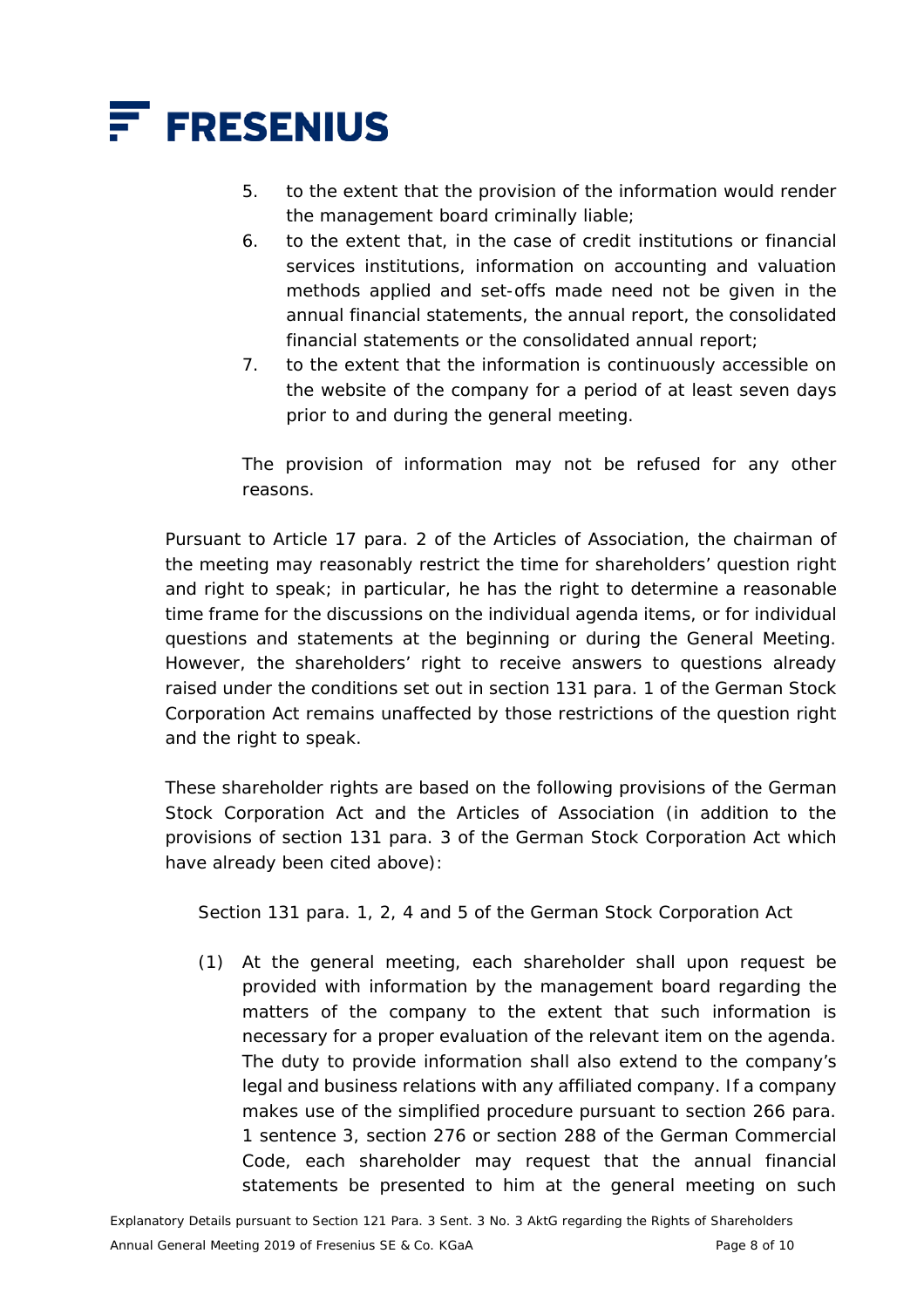

annual financial statements in the form that would have been used if such provisions on simplified procedure had not been applied. The duty of the management board of a parent company (section 290 para. 1, 2 of the German Commercial Code) to provide information at the general meeting in which the consolidated financial statements and the consolidated annual report are presented shall also extend to the situation of the group and the companies included in the consolidated financial statements.

- (2) The information provided shall comply with the principles of conscientious and accurate accounting. The articles of association or the rules of procedure pursuant to section 129 German Stock Corporation Act may entitle the chairman of the meeting to set a reasonable time limit for shareholders' questions or speeches, and to determine more detailed rules in this respect.
- (4) If information has been provided to a shareholder outside a general meeting by reason of its status as a shareholder, such information shall be provided to any other shareholder at the general meeting upon request of the respective shareholder, even if such information is not necessary for a proper evaluation of the agenda item. The Management Board may not refuse to provide such information on the grounds of Paragraph (3) sentence 1 Nos. 1 to 4. Sentences 1 and 2 shall not apply if a subsidiary (section 290 para. 1, 2 of the German Commercial Code), a joint venture (section 310 para. 1 of the German Commercial Code) or an associated company (section 311 para. 1 German Commercial Code) provides information to a parent company (section 290 para. 1, 2 German Commercial Code) for purposes of the inclusion of the company into the consolidated financial statements of the parent company and such information is needed for such purposes.
- (5) A shareholder who has been denied information may request that its question and the reason for which the information was denied be recorded in the minutes of the meeting.

 Article 17 para. 2 of the Articles of Association of the Company reads as follows:

(2) The chairman chairs the meeting, determines the order in which the items on the agenda are discussed as well as the order of the speakers and the nature and form of voting. The chairman may reasonably restrict the speaking time, the time for shareholders to ask questions,